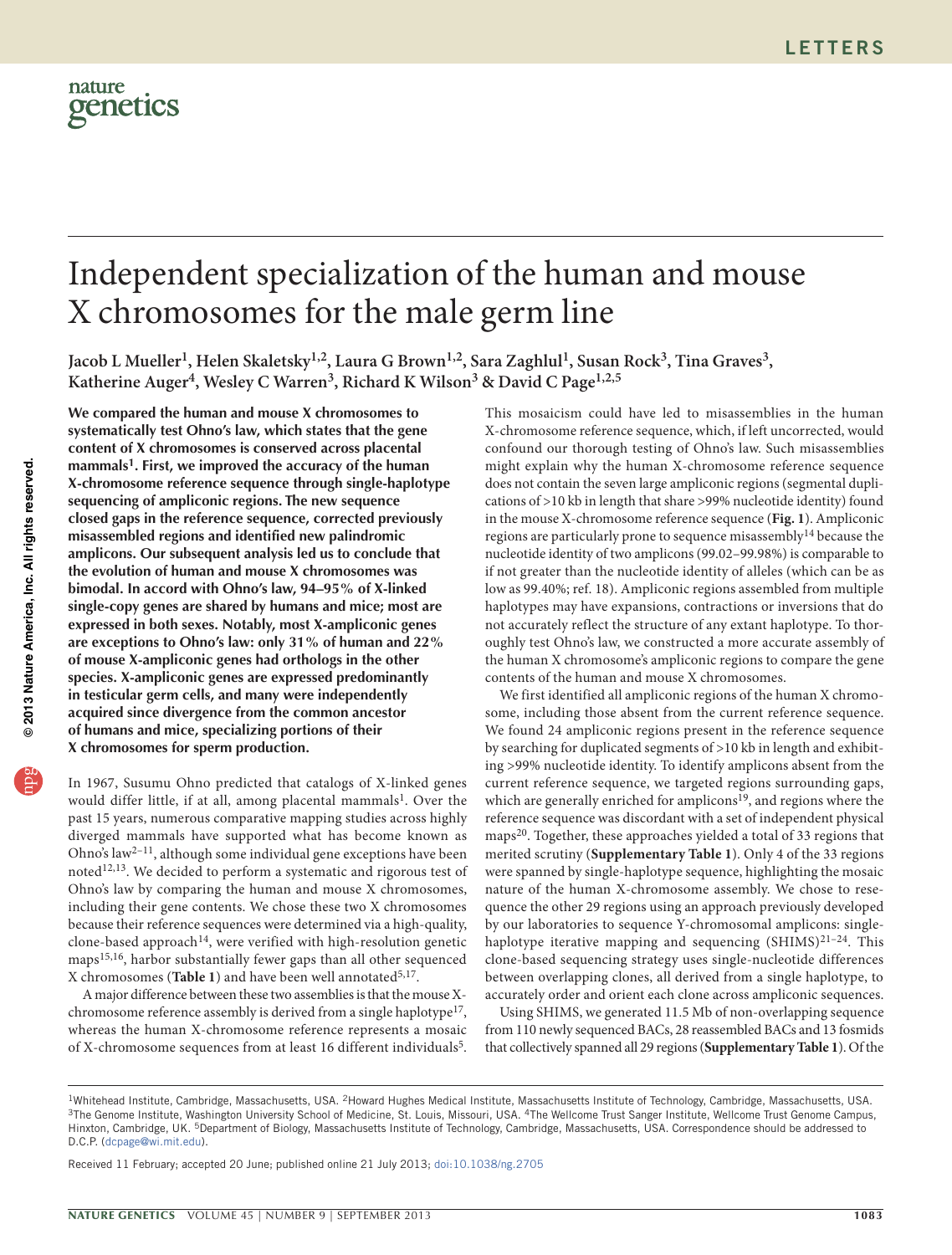## <span id="page-1-0"></span>Table 1 X-chromosome sequence assemblies in placental mammals

| Organism   | Sequencing strategy  | Number of gaps<br>in X-chromosome<br>assembly | X-ampliconic<br>sequence (Mb) | Percent of<br>X chromosome<br>containing amplicons |
|------------|----------------------|-----------------------------------------------|-------------------------------|----------------------------------------------------|
| Human      | Clone based          | 5                                             | 3.15                          | 2.0                                                |
| Mouse      | Clone based          | 25                                            | 19.42                         | 11.6                                               |
| Chimpanzee | Whole-genome shotgun | 10,286                                        | 0.00 <sup>a</sup>             | 0.00 <sup>a</sup>                                  |
| Rhesus     | Whole-genome shotgun | 1,996                                         | 0.16 <sup>a</sup>             | 0.05 <sup>a</sup>                                  |
| Dog        | Whole-genome shotgun | 215                                           | 0.05 <sup>a</sup>             | 0.04 <sup>a</sup>                                  |
| Horse      | Whole-genome shotgun | 2,240                                         | 0.00 <sup>a</sup>             | 0.00 <sup>a</sup>                                  |
| Cow        | Whole-genome shotgun | 442                                           | 1.40 <sup>a</sup>             | 0.93 <sup>a</sup>                                  |

Human data reflect our revised, SHIMS-based assembly.

aNumbers are based on whole-genome shotgun assemblies, which likely underestimate X-ampliconic content.

11.5 Mb of sequence generated, 3.15 Mb comprised X-chromosomal amplicons. We estimated the total size of the human X chromosome to be about 155.3 Mb, of which ~2% was ampliconic (**[Table 1](#page-1-0)**).

Our SHIMS assembly substantially improved on the current reference sequence (**Supplementary Table 1**). It closed four ampliconassociated gaps, corrected misassemblies of three large ampliconic regions (**[Fig. 2](#page-2-0)** and **Supplementary Figs. 1** and **2**) and identified two previously unrecognized palindromic amplicons (**Supplementary Fig. 3**). As an example of the improved accuracy of this approach (**Supplementary Note**), our SHIMS-based assembly of one ampliconic region closed a gap, reduced the X-chromosome reference sequence by 236 kb and showed that an apparently complex collection of amplicons was a solitary palindrome (**[Fig. 2](#page-2-0)**). This SHIMS-based assembly of X-chromosomal amplicons will be incorporated into the reference sequence of the human X chromosome.

With our more accurate assembly and corresponding recalibration of the human X chromosome's gene content, we tested Ohno's law by

systematically comparing the gene contents of the human and mouse X chromosomes. Contrary to Ohno's law, 18% (144/800) of human and 23% (197/853) of mouse X-linked protein-coding genes did not have orthologs in the other species (**[Fig. 3a](#page-2-1)** and **Supplementary Tables 2**–**4**). In sum, this 2-species comparison identified 341 genes that violated Ohno's law.

An exception to Ohno's law could arise through either gene loss or duplication of an ancestral X-linked gene or through independent acquisition of a novel gene. To identify cases of gene loss, we searched three outgroup

<span id="page-1-1"></span>Figure 1 A dot-plot comparison of the nucleotide sequences of the human and mouse X chromosomes shows large, divergent ampliconic regions on the mouse X chromosome. The dot plot was generated from BLASTZ nucleotide alignments of the human X chromosome assembly, before our SHIMS-based refinement (*y* axis), and the single-haplotype mouse X-chromosome assembly (*x* axis); each dot represents >70% nucleotide identity within a 10-kb window centered on that position. Within the plot, diagonal lines indicate syntenic blocks between the two chromosomes; regions lacking these diagonal lines comprise species-specific sequences. Blue shading highlights divergent ampliconic regions, each >500 kb in length, on the mouse X chromosome. Cen., centromere.

species for orthologs of human and mouse X-linked genes that violated Ohno's law: dog (X chromosome)[25,](#page-4-13) horse (X chromosome)[26](#page-4-14) and chicken (in which autosomes 1 and 4 are homologous to the mammalian X chromosome) $27$ . We concluded that a minority of the genes (55/144 in humans and 34/197 in mice) that violated Ohno's law were the result of lineage-specific gene loss (**[Fig. 3a](#page-2-1)** and **Supplementary Tables 3** and **4**). To identify cases of duplication of an ancestral X-linked gene, we also analyzed orthologous genes in dog, horse and chicken for comparison. Only a small fraction of the

genes (13/144 in humans and 29/197 in mice) that violated Ohno's law were present because of duplication of an ancestral X-linked gene (**[Fig. 3a](#page-2-1)** and **Supplementary Tables 3** and **4**). These findings indicate that, in both lineages, the majority of genes (76/144 in humans and 134/197 in mice) that violated Ohno's law were independently acquired—through transposition or retroposition from autosomes or through having arisen *de novo* on the X chromosome. Thus, unexpectedly large fractions of X-linked genes (10% in humans and 16% in mice) have been acquired independently since the two lineages began to diverge from a common ancestor 80 million years ago.

We then counted the numbers of independently acquired and shared genes that were ampliconic (embedded in duplicated segments of >10 kb in length and exhibiting >99% nucleotide identity), multicopy (only the gene structure was duplicated) or single copy. Among independently acquired X-linked genes, roughly two-thirds were ampliconic (48/76 in humans and 102/134 in mice), whereas the remaining one-third were multicopy or single copy (**[Fig. 3b](#page-2-1)**

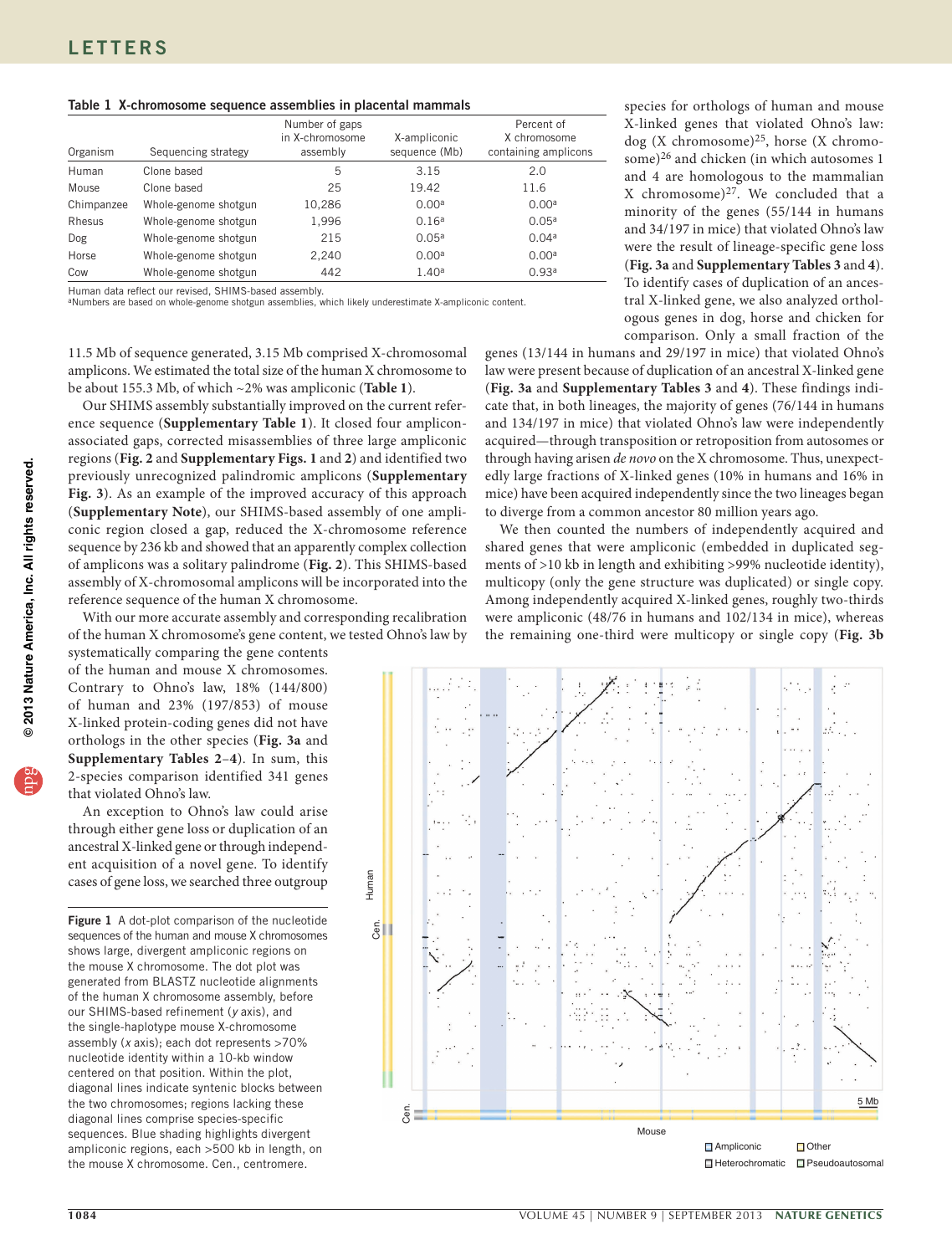<span id="page-2-0"></span>Figure 2 Comparison of mosaic and SHIMS-based sequence assemblies across one region of the human X chromosome. (a) The triangular dot plot highlights sequence similarities within the mosaic (multihaplotype) assembly. Each dot represents 100% identity within a window of 100 nucleotides. Direct repeats appear as horizontal lines, inverted repeats appear as vertical lines, and palindromes appear as vertical lines that nearly intersect the baseline; gaps are indicated by gray shading. Black arrows immediately below denote the positions and orientations of amplicons. Further below, sequenced BACs from CTD, RP-11 and RP-13 libraries (each from a different individual) contributing to the assembly are depicted as orange, green and purple bars, respectively; each bar reflects the extent and position within the assembly of finished sequence for that BAC. (As per the standard for the human genome assembly, finished-sequence overlaps between adjoining BACs are limited to 2 kb.) GenBank accessions are given in Supplementary Table 1. (b) SHIMSbased assembly of the same region. All BACs are derived from the RP-11 library (one male) and are fully sequenced; the finished sequence of each BAC extensively overlaps those of adjoining BACs.

and **Supplementary Tables 3** and **4**). Indeed, only 31% of human X-ampliconic genes (33/107) and 22% of mouse X-ampliconic genes (33/149) had orthologs in the other species (**Supplementary Table 5**). In contrast, 82% of shared X-linked genes were single copy (548/656; **[Fig. 3b](#page-2-1)**), and an impressive 95% of human (548/575) and 94% of mouse (548/585) single-copy X-linked genes were shared (**Supplementary Table 5**). We conclude that, when comparing the X-linked genes of humans with those of mice, most exceptions to Ohno's law are ampliconic genes that were independently acquired in either the human or mouse lineage subsequent to their divergence from a common ancestor 80 million years ago (**[Fig. 3b](#page-2-1)**). These exceptions provide a notable contrast to the shared, single-copy genes that follow Ohno's law.





We then compared the expression patterns of independently acquired and shared X-linked genes in eight human tissues and three mouse tissues, using published $28-30$  $28-30$  and newly generated RNA deep sequencing (mRNA-seq) data. As a control, we analyzed all autosomal

genes. We observed that most independently acquired human and mouse X-linked genes exhibited high expression in the testis and little or no expression in all other tissues examined (**[Fig. 3c](#page-2-1)**, **Supplementary Fig. 4** and **Supplementary Tables 6**–**8**). Because many of the independently acquired genes are members of multicopy or ampliconic gene families whose gene expression levels

<span id="page-2-1"></span>Figure 3 Comparison of X-linked gene classes between humans and mice. (a) Center, the Venn diagram depicts all human and mouse X-linked genes that are shared or not shared. Left and right, pie charts depict species-specific genes independently acquired in that lineage (blue), duplicated from an ancestral X-linked gene in that lineage (light gray) or lost in the opposite lineage (light gray). The Venn diagram and pie charts are drawn to scale (by gene number). (b) Horizontal bar stacks of single-copy, multicopy and ampliconic genes shared (dark gray) and independently acquired (blue) on the human and mouse X chromosomes. Bar stacks are to scale (by gene number). (c) Percentages of genes expressed predominantly in the testis and in testicular germ cells. Horizontal dotted lines represent the percentages of autosomal genes exhibiting testis- or testicular germ cell–predominant expression. SC, single copy; MC, multicopy; AMP, ampliconic. Each asterisk indicates  $\chi^2$  test with Yates' correction,  $P < 0.0001$  (1 degree of freedom), compared to either autosomal genes or X-linked single-copy genes.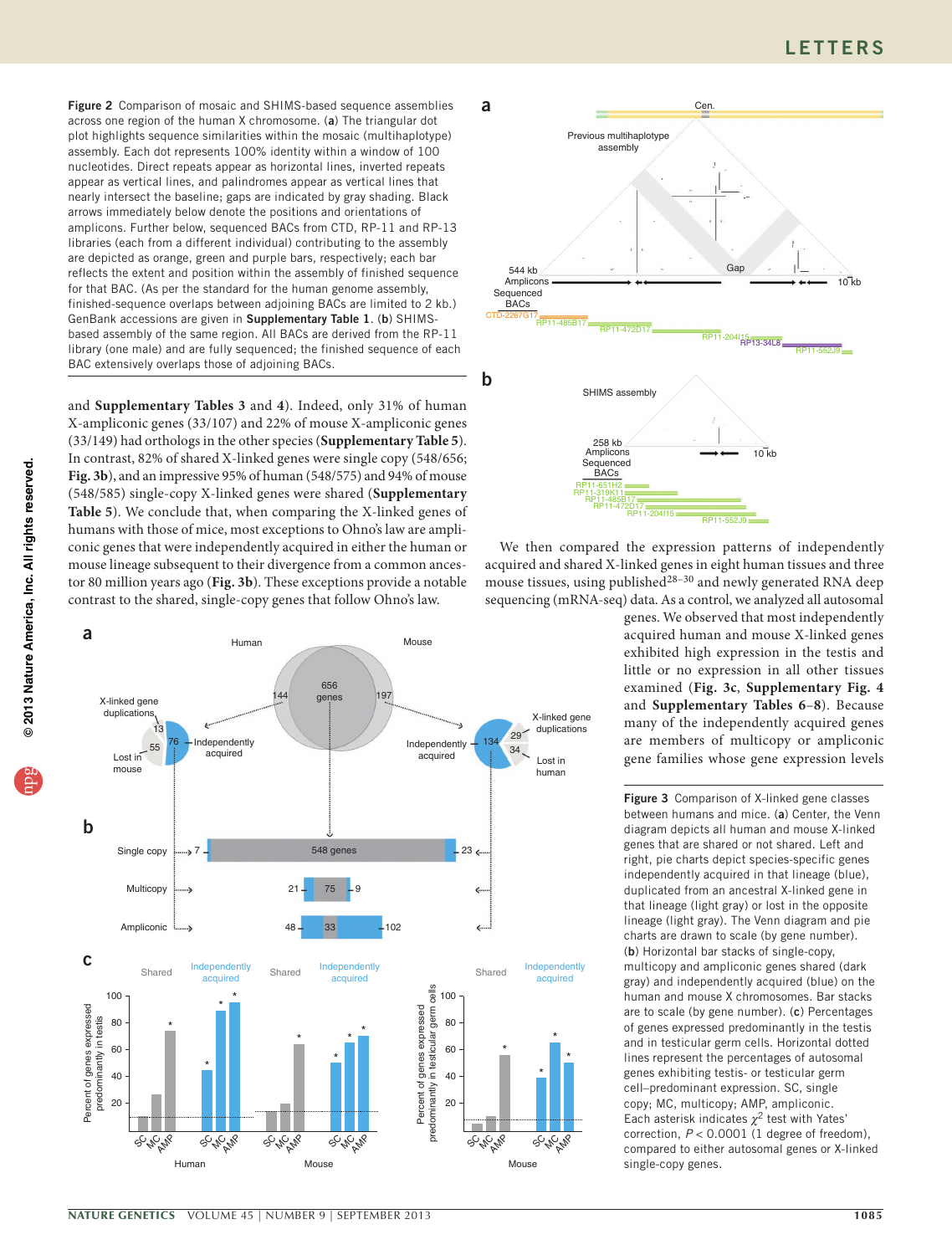were averaged, it was important to rule out the possibility that only one family member was actively transcribed in the testis—which we did by scrutinizing the testis mRNA-seq data for sequence variants that differentiated members of a gene family (**Supplementary Table 9**). The testis-predominant expression pattern of independently acquired genes was significantly different ( $\chi^2$ , *P* < 0.0001) from that of the shared, single-copy X-linked genes (**[Fig. 3c](#page-2-1)** and **Supplementary Table 6**). Notably, the proportion of shared, single-copy X-linked genes that were expressed predominantly in the testis was much lower and was approximately the same as for autosomal genes (**[Fig. 3c](#page-2-1)** and **Supplementary Tables 6**, **10** and **11**). In summary, we find that a common and distinguishing characteristic of most independently acquired X-linked genes is testis-predominant expression.

We next sought to determine whether independently acquired X-linked genes in mice are expressed in germ cells or somatic cells of the testis. To do this, we performed mRNA-seq analysis on adult testes from wild-type and *KitW*/*KitWv* mice, the latter of which lack germ cells<sup>[31](#page-4-18)</sup>. We found that most independently acquired genes were expressed specifically in testicular germ cells, regardless of whether they were single copy, multicopy or ampliconic (**[Fig. 3c](#page-2-1)** and **Supplementary Tables 6**–**8**). The proportion of independently acquired genes with high expression in wild-type testis and little or no expression in  $Kit^W/Kit^{Wv}$  testis was significantly higher ( $\chi^2$ , *P* < 0.0001) than that of either shared single-copy X-linked genes or autosomal genes (**[Fig. 3c](#page-2-1)** and **Supplementary Tables 6**, **8** and **11**). Additionally, in accordance with our previous studies<sup>[32](#page-4-19)</sup>, we found that most ampliconic genes, both shared and independently acquired, were also predominantly expressed in testicular germ cells (**[Fig. 3c](#page-2-1)** and **Supplementary Tables 6** and **8**). Our findings underscore the importance of the male germ line, relative to the soma, in promoting gene acquisition on a chromosome whose gene content is otherwise highly conserved.

On the basis of our present findings in humans and mice, we wonder whether the X chromosomes of other placental mammals (**Supplementary Fig. 5**) also harbor independently acquired ampliconic genes that are expressed predominantly in testicular germ cells. To answer this question in other species will require using a SHIMS approach to assemble their X amplicons and, thus, their reference sequences completely and accurately (**[Table 1](#page-1-0)**). If independently acquired, testis-expressed genes prove to be a general feature of mammalian X chromosomes, then the acquisition of these genes may have contributed greatly to mammalian diversification and radiation, which began in the Paleocene epoch. This speculation is supported by a wealth of evidence that the rapid evolution of hybrid male-sterility factors on animal X chromosomes has been a key driver of specia-tion<sup>[33](#page-4-20)</sup>. In mice, three strictly X-linked hybrid male-sterility loci<sup>34-[36](#page-4-22)</sup> have been identified; all three map at or near X-ampliconic regions (**Supplementary Fig. 6**) harboring independently acquired genes expressed predominantly in spermatogenic cells.

The medical and biological significance of the independently acquired genes on the human X chromosome is essentially unexplored. So far, not a single X-linked phenotype (as cataloged in Online Mendelian Inheritance in Man, OMIM) has been attributed at the molecular level to an independently acquired gene on the human X chromosome (**Supplementary Table 12**). In contrast, 238 X-linked traits have been traced at the molecular level to genes shared by humans and mice. Given that the independently acquired genes are expressed predominantly in spermatogenic cells, one might anticipate that loss-of-function mutations affecting these genes or gene families would perturb male gametogenesis—a possibility that can now be explored using the SHIMS-based reference sequence of the human X-ampliconic regions.

Our findings also provide a plausible explanation for how so many X-linked genes are able to defy Ohno's law. Ohno's law assumed that any given X-linked gene would be expressed in both sexes and equally so. Consistent with this idea, we found that, in both humans and mice, >96% of genes that followed Ohno's law were expressed in both sexes (**Supplementary Tables 13** and **14**). However, not all genes function equivalently in males and females, and, indeed, some genes were expressed in one sex but not in the other. As we have shown, the genes that violated Ohno's law were expressed in males but not in females. The fact that many genes are expressed in a sex-specific manner would not have been appreciated at the time of Ohno's writing in the 1960s.

In summary, our study places Ohno's law within a larger context. Based on the construction and analysis of a more complete and accurate human X-chromosome reference sequence, our comparison of human and mouse X chromosomes enables us to characterize key exceptions to the law: in both species, large numbers of genes are expressed in spermatogenic cells, most of which are ampliconic or multicopy. We conclude that the gene repertoires of the human and mouse X chromosomes are products of two complementary evolutionary processes: conservation of single-copy genes that serve in functions shared by the sexes and ongoing gene acquisition, usually involving the formation of amplicons, which leads to the differentiation and specialization of X chromosomes for functions in male gametogenesis.

**URLs.** LASTZ, [http://www.bx.psu.edu/miller\\_lab/dist/README.](http://www.bx.psu.edu/miller_lab/dist/README.lastz-1.02.00/README.lastz-1.02.00a.html) [lastz-1.02.00/README.lastz-1.02.00a.html;](http://www.bx.psu.edu/miller_lab/dist/README.lastz-1.02.00/README.lastz-1.02.00a.html) R software for dot plots, [http://www.r-project.org/;](http://www.r-project.org/) custom Perl script for triangular dot plots, <http://pagelab.wi.mit.edu/material-request.html>.

# **Methods**

Methods and any associated references are available in the [online](http://www.nature.com/doifinder/10.1038/ng.2705) [version](http://www.nature.com/doifinder/10.1038/ng.2705) of the paper.

**Accession codes.** *KitW*/*KitWv* and *Kit*+/*KitWv* testis mRNA-seq reads have been deposited in GenBank under accession [SRA060831.](http://www.ncbi.nlm.nih.gov/sra/?term=SRA060831) SHIMSbased assemblies have been deposited in GenBank under accessions [JH720451](http://www.ncbi.nlm.nih.gov/nuccore/JH720451)[–JH720454,](http://www.ncbi.nlm.nih.gov/nuccore/JH720454) [JH806587–](http://www.ncbi.nlm.nih.gov/nuccore/JH806587)[JH806603](http://www.ncbi.nlm.nih.gov/nuccore/JH806603), [JH159150](http://www.ncbi.nlm.nih.gov/nuccore/JH159150), [KB021648](http://www.ncbi.nlm.nih.gov/nuccore/KB021648). Specific information about the BACs and fosmids used to generate the SHIMS-based assemblies is provided in **Supplementary Table 1**.

*Note: Any Supplementary Information and Source Data files are available in the online [version](http://www.nature.com/doifinder/10.1038/ng.2705) of the paper.*

#### **Acknowledgments**

We thank D. Albracht, J. Collins, M. Gill, N. Koutseva, C. Kremitzki, A. van der Veen and J. Wood for technical assistance and D. Bellott, R. Desgraz, G. Dokshin, T. Endo, A. Godfrey, Y. Hu, J. Hughes, M. Kojima, B. Lesch, L. Okumura, K. Romer and Y. Soh for comments on the manuscript. This work was supported by the US National Institutes of Health and the Howard Hughes Medical Institute.

## **AUTHOR CONTRIBUTIONS**

J.L.M., H.S., W.C.W., R.K.W. and D.C.P. planned the project. J.L.M. and L.G.B. performed BAC mapping. J.L.M. performed RNA deep sequencing. T.G., S.R., K.A. and S.Z. were responsible for finished BAC sequencing. J.L.M. and H.S. performed sequence analyses. J.L.M. and D.C.P. wrote the manuscript.

#### **COMPETING FINANCIAL INTERESTS**

The authors declare no competing financial interests.

Reprints and permissions information is available online at [http://www.nature.com/](http://www.nature.com/reprints/index.html) [reprints/index.html.](http://www.nature.com/reprints/index.html)

- <span id="page-3-0"></span>1. Ohno, S. *Sex Chromosomes and Sex-Linked Genes* (Springer, Berlin, 1967).
- <span id="page-3-1"></span>2. Kuroiwa, A. *et al.* Conservation of the rat X chromosome gene order in rodent species. *Chromosome Res.* 9, 61–67 (2001).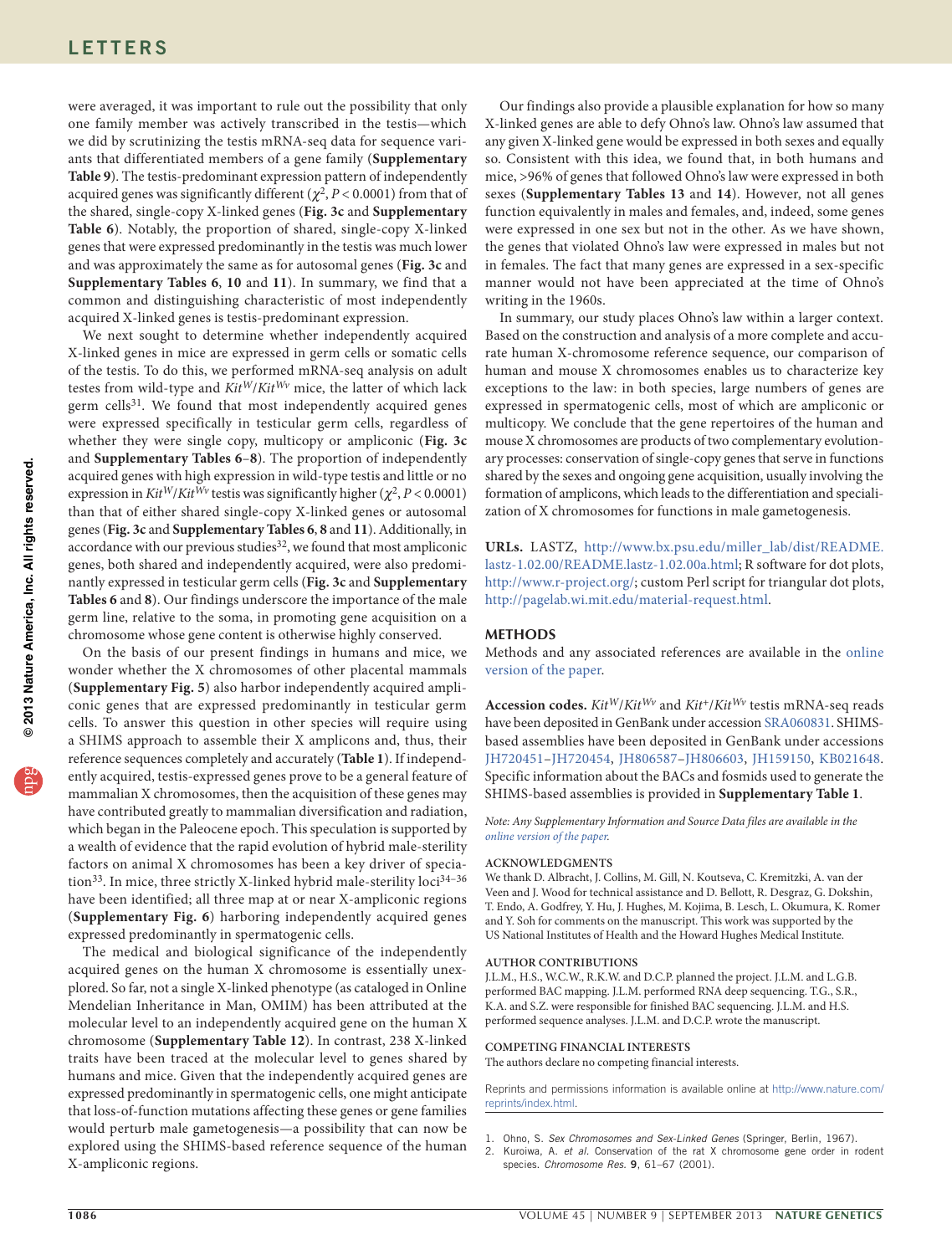- 3. Delgado, C.L., Waters, P.D., Gilbert, C., Robinson, T.J. & Graves, J.A. Physical mapping of the elephant X chromosome: conservation of gene order over 105 million years. *Chromosome Res.* 17, 917–926 (2009).
- 4. Prakash, B., Kuosku, V., Olsaker, I., Gustavsson, I. & Chowdhary, B.P. Comparative FISH mapping of bovine cosmids to reindeer chromosomes demonstrates conservation of the X-chromosome. *Chromosome Res.* 4, 214–217 (1996).
- <span id="page-4-6"></span>5. Ross, M.T. *et al.* The DNA sequence of the human X chromosome. *Nature* 434, 325–337 (2005).
- 6. Veyrunes, F. *et al.* Bird-like sex chromosomes of platypus imply recent origin of mammal sex chromosomes. *Genome Res.* 18, 965–973 (2008).
- Watanabe, T.K. *et al.* A radiation hybrid map of the rat genome containing 5,255 markers. *Nat. Genet.* 22, 27–36 (1999).
- 8. Raudsepp, T. *et al.* Exceptional conservation of horse-human gene order on X chromosome revealed by high-resolution radiation hybrid mapping. *Proc. Natl. Acad. Sci. USA* 101, 2386–2391 (2004).
- Band, M.R. *et al.* An ordered comparative map of the cattle and human genomes. *Genome Res.* 10, 1359–1368 (2000).
- 10. Murphy, W.J., Sun, S., Chen, Z.Q., Pecon-Slattery, J. & O'Brien, S.J. Extensive conservation of sex chromosome organization between cat and human revealed by parallel radiation hybrid mapping. *Genome Res.* 9, 1223–1230 (1999).
- <span id="page-4-0"></span>11. Spriggs, H.F. *et al.* Construction and integration of radiation-hybrid and cytogenetic maps of dog chromosome X. *Mamm. Genome* 14, 214–221 (2003).
- <span id="page-4-1"></span>12. Palmer, S., Perry, J. & Ashworth, A. A contravention of Ohno's law in mice. *Nat. Genet.* 10, 472–476 (1995).
- <span id="page-4-2"></span>13. Rugarli, E.I. *et al.* Different chromosomal localization of the *Clcn4* gene in *Mus spretus* and C57BL/6J mice. *Nat. Genet.* 10, 466–471 (1995).
- <span id="page-4-3"></span>14. She, X. *et al.* Shotgun sequence assembly and recent segmental duplications within the human genome. *Nature* 431, 927–930 (2004).
- <span id="page-4-4"></span>15. Olivier, M. *et al.* A high-resolution radiation hybrid map of the human genome draft sequence. *Science* 291, 1298–1302 (2001).
- <span id="page-4-5"></span>16. Dietrich, W.F. *et al.* A comprehensive genetic map of the mouse genome. *Nature* 380, 149–152 (1996).
- <span id="page-4-7"></span>17. Church, D.M. *et al.* Lineage-specific biology revealed by a finished genome assembly of the mouse. *PLoS Biol.* 7, e1000112 (2009).
- <span id="page-4-8"></span>18. Tishkoff, S.A. & Kidd, K.K. Implications of biogeography of human populations for 'race' and medicine. *Nat. Genet.* 36, S21–S27 (2004).
- <span id="page-4-9"></span>19. Bovee, D. *et al.* Closing gaps in the human genome with fosmid resources generated from multiple individuals. *Nat. Genet.* 40, 96–101 (2008).
- <span id="page-4-10"></span>20. Kidd, J.M. *et al.* Mapping and sequencing of structural variation from eight human genomes. *Nature* 453, 56–64 (2008).
- <span id="page-4-11"></span>21. Skaletsky, H. *et al.* The male-specific region of the human Y chromosome is a mosaic of discrete sequence classes. *Nature* 423, 825–837 (2003).
- 22. Hughes, J.F. *et al.* Chimpanzee and human Y chromosomes are remarkably divergent in structure and gene content. *Nature* 463, 536–539 (2010).
- <span id="page-4-23"></span>23. Kuroda-Kawaguchi, T. *et al.* The *AZFc* region of the Y chromosome features massive palindromes and uniform recurrent deletions in infertile men. *Nat. Genet.* 29, 279–286 (2001).
- <span id="page-4-12"></span>24. Bellott, D.W. *et al.* Convergent evolution of chicken Z and human X chromosomes by expansion and gene acquisition. *Nature* 466, 612–616 (2010).
- <span id="page-4-13"></span>25. Lindblad-Toh, K. *et al.* Genome sequence, comparative analysis and haplotype structure of the domestic dog. *Nature* 438, 803–819 (2005).
- <span id="page-4-14"></span>26. Wade, C.M. *et al.* Genome sequence, comparative analysis, and population genetics of the domestic horse. *Science* 326, 865–867 (2009).
- <span id="page-4-15"></span>27. International Chicken Genome Sequencing Consortium. Sequence and comparative analysis of the chicken genome provide unique perspectives on vertebrate evolution. *Nature* 432, 695–716 (2004).
- <span id="page-4-16"></span>28. Wang, E.T. *et al.* Alternative isoform regulation in human tissue transcriptomes. *Nature* 456, 470–476 (2008).
- <span id="page-4-24"></span>29. Mortazavi, A., Williams, B.A., McCue, K., Schaeffer, L. & Wold, B. Mapping and quantifying mammalian transcriptomes by RNA-Seq. *Nat. Methods* 5, 621–628 (2008).
- <span id="page-4-17"></span>30. Bradley, R.K., Merkin, J., Lambert, N.J. & Burge, C.B. Alternative splicing of RNA triplets is often regulated and accelerates proteome evolution. *PLoS Biol.* 10, e1001229 (2012).
- <span id="page-4-18"></span>31. Handel, M.A. & Eppig, J.J. Sertoli cell differentiation in the testes of mice genetically deficient in germ cells. *Biol. Reprod.* 20, 1031–1038 (1979).
- <span id="page-4-19"></span>32. Mueller, J.L. *et al.* The mouse X chromosome is enriched for multicopy testis genes showing postmeiotic expression. *Nat. Genet.* 40, 794–799 (2008).
- <span id="page-4-20"></span>33. Coyne, J.A. & Orr, H.A. *Speciation* (Sinauer Associates, Sunderland, MA, 2004).
- <span id="page-4-21"></span>34. Elliott, R.W. *et al.* Genetic analysis of testis weight and fertility in an interspecies hybrid congenic strain for chromosome X. *Mamm. Genome* 12, 45–51 (2001).
- 35. Elliott, R.W., Poslinski, D., Tabaczynski, D., Hohman, C. & Pazik, J. Loci affecting male fertility in hybrids between *Mus macedonicus* and C57BL/6. *Mamm. Genome* 15, 704–710 (2004).
- <span id="page-4-22"></span>36. Storchová, R. *et al.* Genetic analysis of X-linked hybrid sterility in the house mouse. *Mamm. Genome* 15, 515–524 (2004).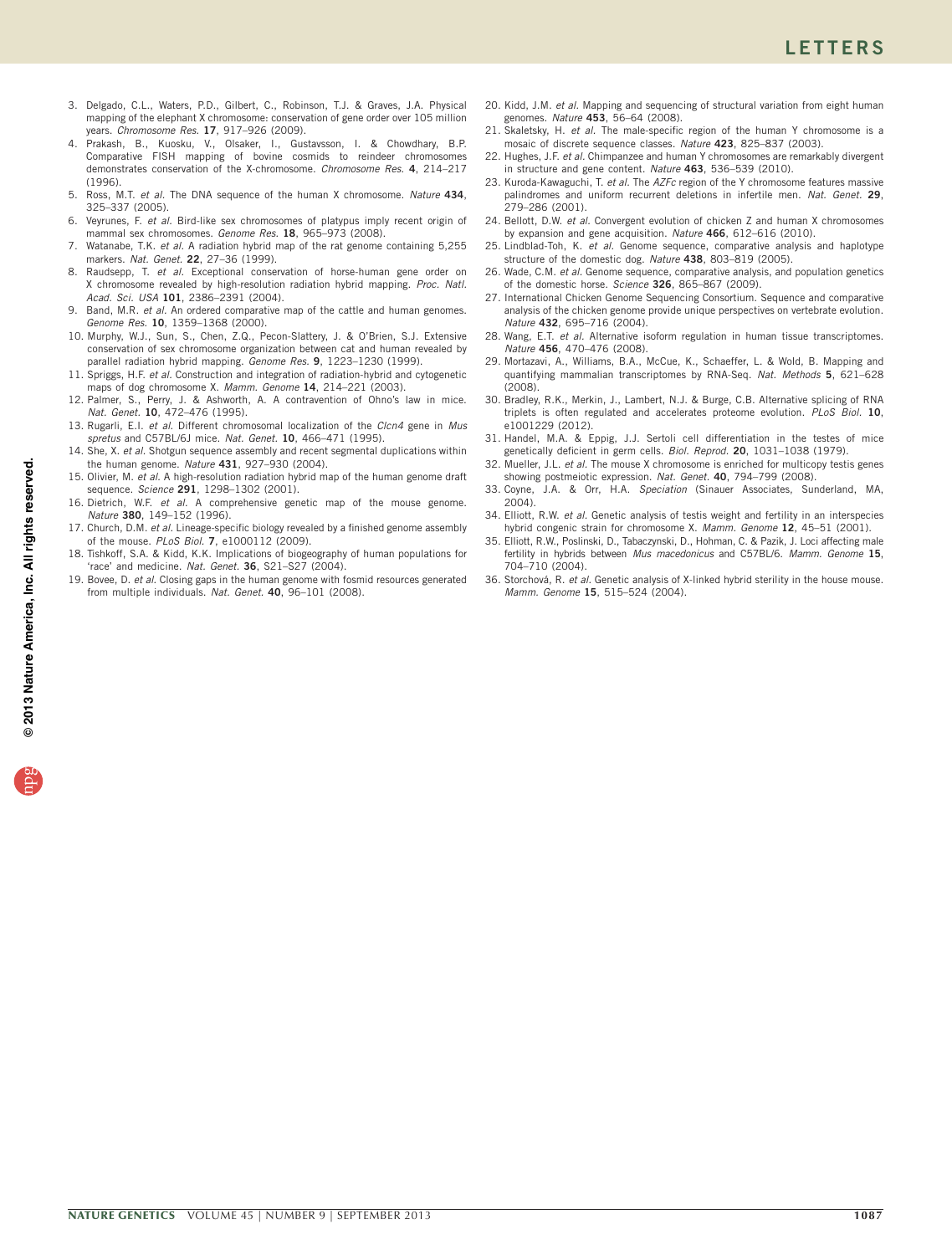# **ONLINE METHODS**

**Nucleotide sequence comparisons.** Entire X-chromosome files for human (hg18), chimpanzee (panTro4), rhesus (rheMac3), mouse (mm9), dog (can-Fam3), horse (equCab2) and cow (bosTau7) were downloaded from the UCSC Genome Browser database[37](#page-6-0). Alignments of repeat-masked X-chromosome sequences were generated with BLASTZ<sup>[38](#page-6-1)</sup>, using non-gapped alignment settings and a step length of 20 nucleotides. Coordinates were obtained for stretches of alignable sequence that scored >3,000 (the equivalent of a 30-bp perfect match), using default gap and mismatch penalty and reward parameters. Square dot plots were generated with the R software dot-plot package. Triangular dot plots were generated using a custom Perl script<sup>[23](#page-4-23)</sup>.

**Selection of human X-chromosome regions for single-haplotype assembly.** To identify human X-ampliconic regions, we considered regions of the human X-chromosome reference sequence falling into one of three categories.

(1) Regions containing amplicons in the current reference sequence. A collection of previously detected segmental duplications<sup>39</sup> was filtered for duplications meeting the following criteria: repeat unit of >10 kb with >99.0% identity between copies and <500 kb of separation between copies.

(2) Regions containing gaps. Ampliconic sequences are known to be associated with gaps in genome assemblies<sup>[14](#page-4-3)</sup>. In the human reference sequence, gaps are marked by long stretches of Ns, denoting missing sequence of unknown length. We scanned the non-pseudoautosomal reference sequence (hg18) for such large stretches of Ns and identified the sequence coordinates of nine gaps.

(3) Regions containing misoriented, physically mapped clones. We used position and orientation information for fosmid paired-end sequences (from eight different libraries<sup>20</sup>) previously aligned to the human X-chromosome reference sequence. X-chromosome regions where fosmid paired-end sequences from at least three libraries did not map in similar orientation to the reference sequence were considered putative ampliconic regions.

A total of 33 regions (**Supplementary Table 1**) were identified using these 3 approaches. For each of the 33 regions, we identified the library of origin for each reference sequence clone to determine which portions of the reference assembly, if any, were composed of single-haplotype sequence.

**Clone selection and sequencing.** For the 29 regions not comprising singlehaplotype sequence, we employed the single-haplotype iterative mapping and sequencing (SHIMS) approach, as previously performed for Y- and Z-chromosome assemblies<sup>21-[24](#page-4-12)</sup>. We used publicly available BAC fingerprint maps, fosmid and BAC end sequences and current X-chromosome reference sequence<sup>[5](#page-4-6)</sup> as sources for generating markers.

We selected and sequenced BACs and fosmids that collectively spanned each region. For each region that included a gap in the current reference sequence, we selected a tiling path of clones stretching 500 kb on either side of the gap. Analysis of this ~1-Mb segment of sequence allowed us to determine whether sequences flanking the gap were ampliconic. For each region of the X chromosome that appeared to be ampliconic in the current reference sequence or that contained misoriented fosmid ends, we selected a tiling path of clones stretching 100 kb on either side of the amplicon or misoriented fosmid end sequence.

We primarily selected human X-chromosome BACs from the RP-11 male library[40.](#page-6-3) In those instances where RP-11 BACs did not provide sufficient coverage of a region, we selected clones from the haploid CH-17 library. In some instances, amplicon repeat units were too short to be assembled accurately within a single BAC (average BAC insert size of 160 kb). For such cases, we selected clones from the ABC8 male fosmid library<sup>20</sup>; these clones have smaller inserts (~40 kb), which enabled us to order and orient amplicons with shorter repeat units. We used only one library (either RP-11, CH-17 or ABC-8) to span each of the 29 ampliconic regions sequenced. In a few cases, we used alternative ABC fosmids (from libraries ABC-7, ABC-9, ABC-12, ABC-13 and ABC-14)<sup>[20](#page-4-10)</sup> to extend into gaps that were not ampliconic.

BAC and fosmid sequences will be incorporated into the next update of the reference assembly (GRCh38). GenBank accessions for all BACs and fosmids as well as for SHIMS-based assemblies of the 29 regions sequenced are provided in **Supplementary Table 1**.

**Comparisons of human and mouse gene orthologs.** Reference sequences for the human (hg18) and mouse (mm9) protein-coding gene sets were downloaded from the UCSC Genome Browser<sup>37</sup>. We selected the isoform yielding the longest peptide sequence for each gene, resulting in 821 and 865 genes for the human and mouse X chromosomes, respectively. These lists of genes were curated to provide an unbiased and comprehensive comparison of human and mouse X-linked gene content, as follows.

(1) All pseudoautosomal genes were removed because our analysis was limited to strictly X-linked genes. The case of the *STS* gene (encoding steroid sulfatase) merits special mention. The human *STS* gene is X linked. In mice, *Sts* is absent from the reference genome assembly, but multiple ESTs have been reported. Previous studies<sup>41</sup> and our data (S. Soh and H.S., unpublished data; see **Supplementary Table 2** for more information) are consistent with the mouse *Sts* gene mapping to the X chromosome, in or near the pseudoautosomal region. We included *Sts* in the mouse gene set.

(2) For 11 genes (**Supplementary Table 2**), we determined that the gene was multicopy in humans but ampliconic in mice or vice-versa. We excluded these genes from all tallies and analyses because we could not infer whether the genes were multicopy or ampliconic in the common ancestor of humans and mice.

(3) We updated and corrected the human gene set to reflect our SHIMS sequence assembly across ampliconic regions. We searched novel genomic sequence generated in this study for genes using Genomescan<sup>42</sup> and BLAST<sup>[43](#page-6-6)</sup> analyses of human EST databases. In the case of ampliconic regions that were either expanded or contracted in our revised assembly, we recounted the numbers of genes for each gene family within the regions.

Through this curation, we arrived at a total of 800 human and 853 mouse X-linked genes. These revised gene sets served as the basis for all subsequent comparative and expression analyses.

All X-linked genes determined to be shared by humans and mice were identified by having either a best reciprocal BLAST<sup>[43](#page-6-6)</sup> alignment in the two species or a TBLASTN alignment to a syntenic, unannotated region of the compared X chromosome (**Supplementary Table 2**). Such regions were classified as unannotated genes when the predicted protein-coding gene sequence was free of nonsense mutations and there was evidence of transcription from either EST or mRNA-seq data[28,](#page-4-16)[29](#page-4-24).

Genes present on either the human or mouse X chromosome (but not both) could either have been lost in one lineage, duplicated in one lineage or independently acquired in one lineage. To distinguish between these three possibilities, we determined, via TBLASTN, whether X-linked genes present in either humans or mice (but not both) had orthologs on the dog X chromosome (canFam3), the horse X chromosome (equCab2) or syntenic regions of chicken chromosomes 1 and 4 (galGal4). Comparisons with these three outgroups helped us to infer whether a given gene was present on the X chromosome in the common ancestor of humans and mice. Each gene was classified as follows.

(1) Lineage-specific gene loss. A gene with an ortholog in a syntenic chromosomal region in one or more of the three outgroups or with a pseudogene ortholog in the syntenic region of the human or mouse X chromosome was judged to have been lost.

(2) Lineage-specific gene duplication. A gene duplicate (paralog) of a preexisting X-linked gene that did not have an orthologous duplicate gene in the other species (human or mouse) or in a syntenic chromosomal region in one or more of the three outgroups was judged to be a lineage-specific duplicate of a pre-existing X-linked gene.

(3) Independently acquired. A gene not falling into either of these two categories was judged to have been independently acquired.

Our inferences regarding human and mouse X-linked gene losses and gains were based on comparisons with the current dog, horse and chicken genome assemblies. As the assemblies of the dog, horse and chicken genomes are not as complete as those of the human and mouse X chromosomes, our inferences should be re-examined in the future when more complete and accurate assemblies of the dog X chromosome, horse X chromosome and chicken chromosomes 1 and 4 are available. In the **Supplementary Note**, we elaborate on these limitations and the associated uncertainties.

Shared and species-specific genes were grouped as single copy, multicopy or ampliconic. We defined multicopy genes as members of gene pairs or families exhibiting >50% amino acid identity across 80% of the protein and